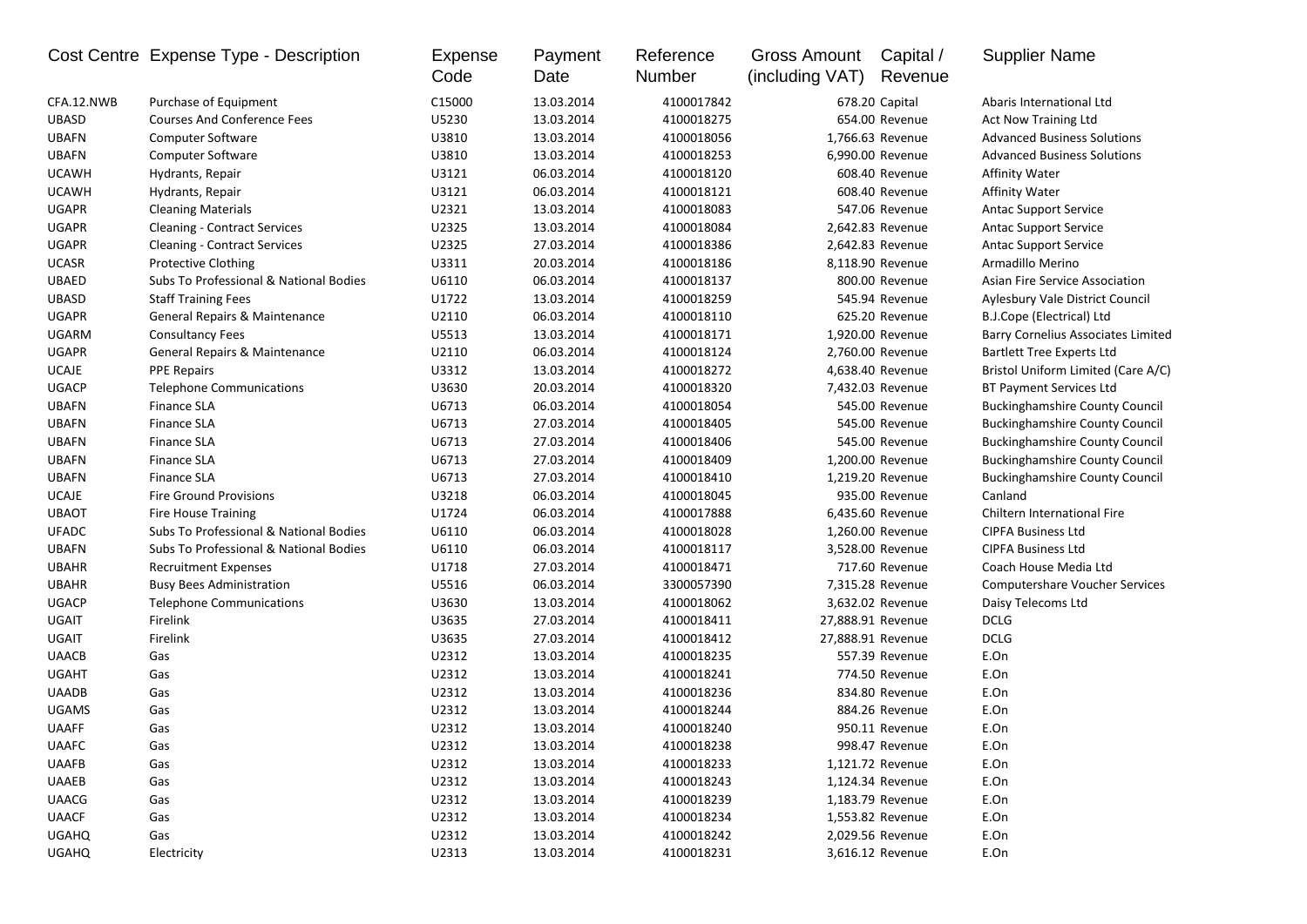|              | Cost Centre Expense Type - Description    | Expense<br>Code | Payment<br>Date | Reference<br>Number | <b>Gross Amount</b><br>(including VAT) | Capital /<br>Revenue | <b>Supplier Name</b>              |
|--------------|-------------------------------------------|-----------------|-----------------|---------------------|----------------------------------------|----------------------|-----------------------------------|
| <b>UGACP</b> | <b>Telephone Communications</b>           | U3630           | 06.03.2014      | 4100018059          |                                        | 2,125.31 Revenue     | EE Ltd                            |
| <b>UGACP</b> | <b>Telephone Communications</b>           | U3630           | 27.03.2014      | 4100018404          |                                        | 2,177.30 Revenue     | EE Ltd                            |
| <b>UCASR</b> | Protective Clothing                       | U3311           | 27.03.2014      | 4100018516          |                                        | 615.60 Revenue       | <b>Goliath Footwear Ltd</b>       |
| <b>UCACN</b> | <b>Courses And Conference Fees</b>        | U5230           | 27.03.2014      | 4100018478          |                                        | 924.00 Revenue       | <b>Govnet Communications</b>      |
| <b>UAAFD</b> | <b>Planned Preventative Maintenance</b>   | U2151           | 06.03.2014      | 4100018048          |                                        | 1,159.70 Revenue     | Grundon Waste Management Ltd      |
| <b>UGAPR</b> | <b>Property Management Consultant</b>     | U3539           | 27.03.2014      | 4100018311          |                                        | 1,740.00 Revenue     | Hub Professional Services Ltd     |
| <b>UGAPR</b> | <b>Property Management Consultant</b>     | U3539           | 27.03.2014      | 4100018310          |                                        | 2,520.00 Revenue     | Hub Professional Services Ltd     |
| <b>UGAAS</b> | <b>Property Management Consultant</b>     | U3539           | 27.03.2014      | 4100018475          |                                        | 4,440.00 Revenue     | Hub Professional Services Ltd     |
| <b>UGAPR</b> | <b>Property Management Consultant</b>     | U3539           | 27.03.2014      | 4100018474          |                                        | 11,094.00 Revenue    | Hub Professional Services Ltd     |
| <b>UGAPR</b> | General Repairs & Maintenance             | U2110           | 06.03.2014      | 4100018096          |                                        | 8,584.80 Revenue     | Industrial Pipe Servs(2003)Ltd    |
| <b>UBACI</b> | <b>Courses And Conference Fees</b>        | U5230           | 06.03.2014      | 4100017858          |                                        | 960.00 Revenue       | Inphase Limited                   |
| <b>UGACP</b> | <b>Computer Software</b>                  | U3810           | 13.03.2014      | 4100018271          |                                        | 15,828.00 Revenue    | Inphase Limited                   |
| <b>UGAPR</b> | General Repairs & Maintenance             | U2110           | 06.03.2014      | 4100017739          |                                        | 1,377.60 Revenue     | <b>Instant Doors</b>              |
| <b>UBADR</b> | <b>Driver Training</b>                    | U1730           | 20.03.2014      | 4100018221          |                                        | 630.00 Revenue       | JLD Driver Training Limited       |
| <b>UGACP</b> | <b>Printing Stationery</b>                | U5110           | 27.03.2014      | 4100018532          |                                        | 740.08 Revenue       | Konica Minolta                    |
| <b>UGACP</b> | <b>Printing Stationery</b>                | U5110           | 06.03.2014      | 4100018060          |                                        | 1,055.81 Revenue     | Konica Minolta                    |
| <b>UCAJE</b> | <b>Operational Equipment</b>              | U3123           | 20.03.2014      | 4100017981          |                                        | 2,613.60 Revenue     | <b>KTC Fire Workshops</b>         |
| UGAFL        | <b>Contracted Maintenance</b>             | U4382           | 06.03.2014      | 4100018066          |                                        | 3,687.99 Revenue     | Lex Autolease Ltd                 |
| UGAFL        | <b>Contracted Maintenance</b>             | U4382           | 27.03.2014      | 4100018523          |                                        | 5,161.68 Revenue     | Lex Autolease Ltd                 |
| <b>UGAPR</b> | <b>Property Management Consultant</b>     | U3539           | 06.03.2014      | 4100018006          |                                        | 800.00 Revenue       | Littlemead UK Limited             |
| <b>UGAPR</b> | <b>Property Management Consultant</b>     | U3539           | 13.03.2014      | 4100018263          |                                        | 2,800.00 Revenue     | Littlemead UK Limited             |
| <b>UBAHR</b> | <b>Printing Stationery</b>                | U5110           | 27.03.2014      | 4100018317          |                                        | 621.88 Revenue       | Lyreco UK Limited                 |
| <b>UBACC</b> | <b>Printing Stationery</b>                | U5110           | 20.03.2014      | 4100018309          |                                        | 3,254.40 Revenue     | Meltwater (Uk) Limited            |
| <b>UGAFF</b> | Fuel Tanks - Service & M/tenance          | U4312           | 06.03.2014      | 4100017818          |                                        | 1,560.00 Revenue     | Merridale                         |
| <b>UTHHA</b> | Spares for Lease Cars                     | U4371           | 27.03.2014      | 4100018288          |                                        | 677.33 Revenue       | Michelin Tyre Plc                 |
| <b>UCACN</b> | <b>Printing Stationery</b>                | U5110           | 13.03.2014      | 4100018131          |                                        | 1,086.76 Revenue     | Milton Keynes Service Partnership |
| <b>UGACP</b> | Computer Hardware                         | U3811           | 27.03.2014      | 4100018403          |                                        | 571.20 Revenue       | Misco                             |
| CFA.09.FIT   | Purchase of Computer Hardware             | C18000          | 27.03.2014      | 4100018256          |                                        | 959.81 Capital       | Misco                             |
| CFA.09.FIT   | Purchase of Computer Hardware             | C18000          | 13.03.2014      | 4100017992          | 1,789.50 Capital                       |                      | Misco                             |
| <b>UCMCP</b> | <b>Consultancy Fees</b>                   | U5513           | 13.03.2014      | 4100018218          |                                        | 834.00 Revenue       | Mott Macdonald                    |
| <b>UGAFF</b> | Diesel Oil - Gas Oil                      | U4320           | 27.03.2014      | 4100018443          |                                        | 1,974.78 Revenue     | Pace Fuelcare Ltd                 |
| UGAFF        | Diesel Oil - Gas Oil                      | U4320           | 27.03.2014      | 4100018450          |                                        | 2,633.04 Revenue     | Pace Fuelcare Ltd                 |
| UGAFF        | Diesel Oil - Gas Oil                      | U4320           | 27.03.2014      | 4100018445          |                                        | 3,028.00 Revenue     | Pace Fuelcare Ltd                 |
| <b>UGAFF</b> | Diesel Oil - Gas Oil                      | U4320           | 27.03.2014      | 4100018447          |                                        | 3,028.00 Revenue     | Pace Fuelcare Ltd                 |
| <b>UGAFF</b> | Diesel Oil - Gas Oil                      | U4320           | 27.03.2014      | 4100018444          |                                        | 3,291.30 Revenue     | Pace Fuelcare Ltd                 |
| <b>UGAFF</b> | Diesel Oil - Gas Oil                      | U4320           | 27.03.2014      | 4100018446          |                                        | 3,291.30 Revenue     | Pace Fuelcare Ltd                 |
| UGAFF        | Diesel Oil - Gas Oil                      | U4320           | 27.03.2014      | 4100018449          |                                        | 3,291.30 Revenue     | Pace Fuelcare Ltd                 |
| UGAFF        | Diesel Oil - Gas Oil                      | U4320           | 27.03.2014      | 4100018451          |                                        | 3,291.30 Revenue     | Pace Fuelcare Ltd                 |
| UGAFF        | Diesel Oil - Gas Oil                      | U4320           | 27.03.2014      | 4100018448          |                                        | 3,949.56 Revenue     | Pace Fuelcare Ltd                 |
| UGAFF        | Diesel Oil - Gas Oil                      | U4320           | 27.03.2014      | 4100018442          |                                        | 12,416.10 Revenue    | Pace Fuelcare Ltd                 |
| <b>UCAWH</b> | Hydrants - Materials                      | U3125           | 06.03.2014      | 4100018154          |                                        | 504.00 Revenue       | Pagnell Property Maintenance Ltd  |
| <b>UBAHR</b> | <b>Occupational Health Nurse Sessions</b> | U1770           | 27.03.2014      | 4100018512          |                                        | 1,232.00 Revenue     | People Asset Management Ltd       |
| <b>UBAHR</b> | <b>Occupational Health Nurse Sessions</b> | U1770           | 27.03.2014      | 4100018513          |                                        | 1,340.00 Revenue     | People Asset Management Ltd       |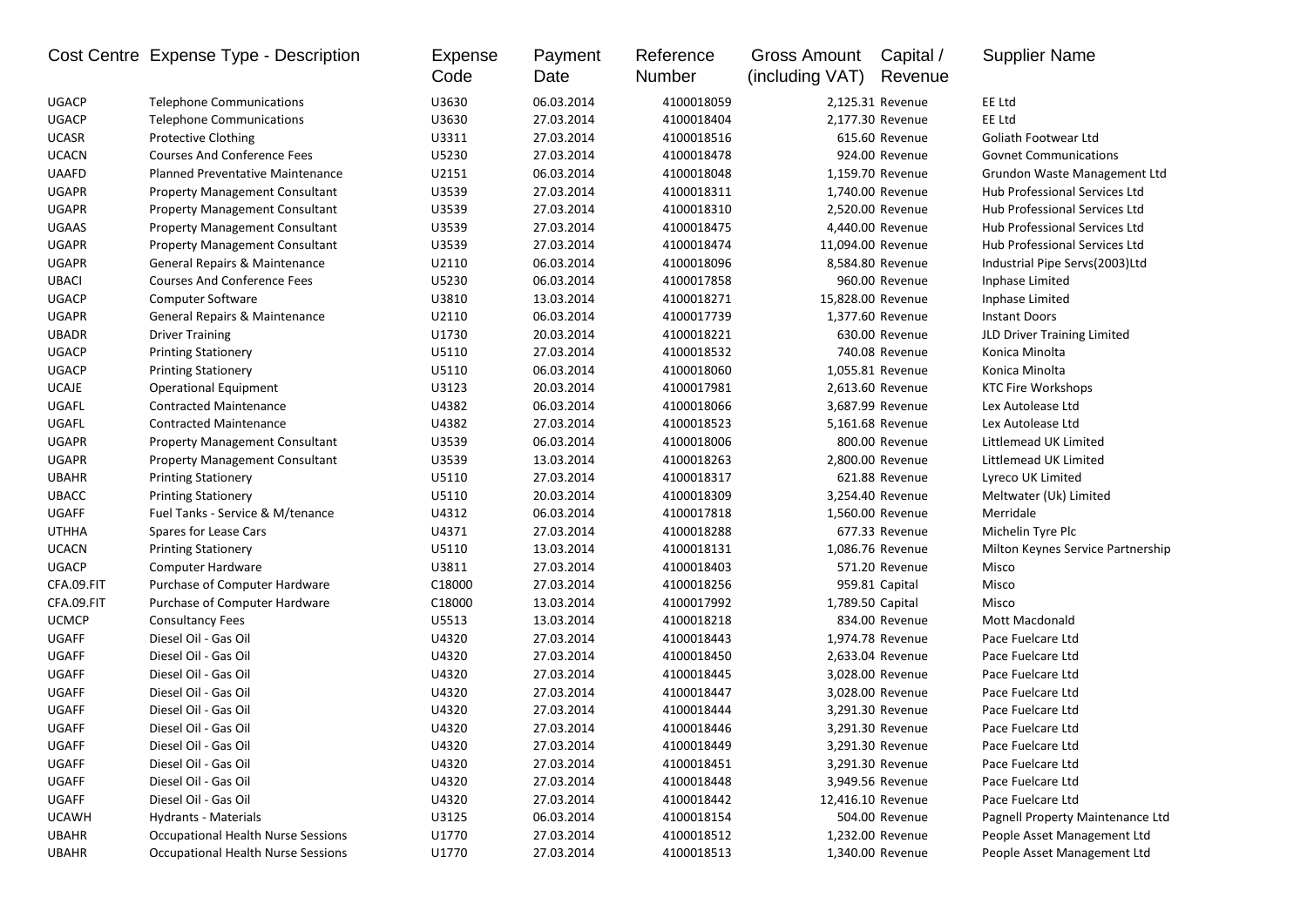|              | Cost Centre Expense Type - Description    | <b>Expense</b><br>Code | Payment<br>Date | Reference<br>Number | <b>Gross Amount</b><br>(including VAT) | Capital /<br>Revenue | <b>Supplier Name</b>                 |
|--------------|-------------------------------------------|------------------------|-----------------|---------------------|----------------------------------------|----------------------|--------------------------------------|
| <b>UBAHR</b> | <b>Occupational Health Nurse Sessions</b> | U1770                  | 27.03.2014      | 4100018515          |                                        | 1,364.00 Revenue     | People Asset Management Ltd          |
| <b>UBAHR</b> | <b>Occupational Health Nurse Sessions</b> | U1770                  | 27.03.2014      | 4100018514          |                                        | 2,432.00 Revenue     | People Asset Management Ltd          |
| <b>UAAEB</b> | <b>Planned Preventative Maintenance</b>   | U2151                  | 27.03.2014      | 4100018364          |                                        | 2,984.36 Revenue     | Powerhouse Fitness                   |
| <b>UBAFN</b> | <b>Courses And Conference Fees</b>        | U5230                  | 20.03.2014      | 4100018299          |                                        | 665.00 Revenue       | Principal Hayley Hotels              |
| <b>UBAOT</b> | <b>Water Awareness Training</b>           | U1729                  | 27.03.2014      | 4100018509          |                                        | 2,784.00 Revenue     | R3 Safety & Rescue Ltd               |
| UGAPR        | General Repairs & Maintenance             | U2110                  | 06.03.2014      | 4100018125          |                                        | 631.62 Revenue       | <b>Richard Cross General Builder</b> |
| <b>UGAPR</b> | <b>General Repairs &amp; Maintenance</b>  | U2110                  | 06.03.2014      | 4100018127          |                                        | 693.60 Revenue       | <b>Richard Cross General Builder</b> |
| <b>UGAPR</b> | General Repairs & Maintenance             | U2110                  | 06.03.2014      | 4100018126          |                                        | 1,037.40 Revenue     | <b>Richard Cross General Builder</b> |
| <b>UGAHQ</b> | General Postage                           | U5130                  | 06.03.2014      | 4100018086          |                                        | 610.38 Revenue       | Royal Mail Group Ltd                 |
| <b>UCAJC</b> | <b>Main Communications</b>                | U3610                  | 27.03.2014      | 4100018465          |                                        | 1,074.00 Revenue     | Salvus Consulting                    |
| <b>UGACP</b> | <b>Computer Software</b>                  | U3810                  | 20.03.2014      | 4100018144          |                                        | 2,221.68 Revenue     | Scania (Great Britain) Limited       |
| <b>UGAMC</b> | Electricity                               | U2313                  | 20.03.2014      | 4100018378          |                                        | 541.71 Revenue       | Scottish Hydro Elec (Was SSE)        |
| <b>UGAUS</b> | Electricity                               | U2313                  | 20.03.2014      | 4100018383          |                                        | 576.04 Revenue       | Scottish Hydro Elec (Was SSE)        |
| <b>UGAMS</b> | Electricity                               | U2313                  | 20.03.2014      | 4100018381          |                                        | 867.82 Revenue       | Scottish Hydro Elec (Was SSE)        |
| <b>UAAFD</b> | Electricity                               | U2313                  | 20.03.2014      | 4100018372          |                                        | 1,023.58 Revenue     | Scottish Hydro Elec (Was SSE)        |
| UGAHT        | Electricity                               | U2313                  | 20.03.2014      | 4100018385          |                                        | 1,088.86 Revenue     | Scottish Hydro Elec (Was SSE)        |
| <b>UAADB</b> | Electricity                               | U2313                  | 20.03.2014      | 4100018377          |                                        | 1,411.74 Revenue     | Scottish Hydro Elec (Was SSE)        |
| <b>UAAFE</b> | Electricity                               | U2313                  | 20.03.2014      | 4100018374          |                                        | 1,415.78 Revenue     | Scottish Hydro Elec (Was SSE)        |
| UGAMC        | Electricity                               | U2313                  | 20.03.2014      | 4100018379          |                                        | 1,973.04 Revenue     | Scottish Hydro Elec (Was SSE)        |
| <b>UAAFB</b> | Electricity                               | U2313                  | 20.03.2014      | 4100018380          |                                        | 2,900.52 Revenue     | Scottish Hydro Elec (Was SSE)        |
| <b>UAAFC</b> | Electricity                               | U2313                  | 20.03.2014      | 4100018382          |                                        | 3,017.30 Revenue     | Scottish Hydro Elec (Was SSE)        |
| <b>UAACF</b> | Electricity                               | U2313                  | 20.03.2014      | 4100018375          |                                        | 3,082.24 Revenue     | Scottish Hydro Elec (Was SSE)        |
| <b>UAAEB</b> | Electricity                               | U2313                  | 20.03.2014      | 4100018376          |                                        | 3,728.58 Revenue     | Scottish Hydro Elec (Was SSE)        |
| CFA.07.GHM   | Construction - Building Work              | C21300                 | 06.03.2014      | 4100018152          |                                        | 1,389.00 Capital     | Sol Services Ltd                     |
| <b>UCAJE</b> | <b>Protective Clothing</b>                | U3311                  | 06.03.2014      | 4100017895          |                                        | 923.82 Revenue       | Southcombe Bros Ltd                  |
| CFA.09.ICT   | Non-Construction - Consultants Fees       | C41500                 | 13.03.2014      | 4100017995          | 15,504.00 Capital                      |                      | Systemsup Ltd                        |
| <b>UGAPR</b> | General Repairs & Maintenance             | U2110                  | 27.03.2014      | 4100018494          |                                        | 517.94 Revenue       | <b>Tencer Limited</b>                |
| <b>UGAPR</b> | General Repairs & Maintenance             | U2110                  | 13.03.2014      | 4100018200          |                                        | 553.43 Revenue       | <b>Tencer Limited</b>                |
| <b>UGAPR</b> | General Repairs & Maintenance             | U2110                  | 13.03.2014      | 4100018262          |                                        | 1,326.68 Revenue     | <b>Tencer Limited</b>                |
| <b>UGAPR</b> | General Repairs & Maintenance             | U2110                  | 06.03.2014      | 4100018085          |                                        | 1,928.51 Revenue     | <b>Tencer Limited</b>                |
| <b>UGAHQ</b> | <b>Planned Preventative Maintenance</b>   | U2151                  | 27.03.2014      | 4100018462          |                                        | 2,807.64 Revenue     | <b>Tencer Limited</b>                |
| <b>UAAFD</b> | <b>Planned Preventative Maintenance</b>   | U2151                  | 20.03.2014      | 4100018305          |                                        | 4,269.23 Revenue     | <b>Tencer Limited</b>                |
| <b>UGAMS</b> | Unmetered Water & Sew'age, Metered User   | U2331                  | 13.03.2014      | 4100018270          |                                        | 623.52 Revenue       | Thames Water Utilities Ltd           |
| <b>UAAEB</b> | Metered Charges - Water                   | U2332                  | 13.03.2014      | 4100018128          |                                        | 2,043.81 Revenue     | Thames Water Utilities Ltd           |
| UBASD        | Fire Service College Fees                 | U1728                  | 27.03.2014      | 4100018510          |                                        | 16,800.00 Revenue    | The Fire Service College Limited     |
| <b>UBASD</b> | Consultancy fees                          | U3750                  | 20.03.2014      | 4100018257          |                                        | 2,417.78 Revenue     | The Watt Associates                  |
| UGAIN        | Legal Expenses                            | U6520                  | 13.03.2014      | 4100018181          |                                        | 5,000.00 Revenue     | Travelers Insurance Company Ltd      |
| <b>UTHHA</b> | <b>Employment Agency Payments</b>         | U3770                  | 27.03.2014      | 4100018432          |                                        | 2,310.00 Revenue     | Truckeast Ltd                        |
| UBACI        | <b>Courses And Conference Fees</b>        | U5230                  | 20.03.2014      | 4100018323          |                                        | 2,331.45 Revenue     | University College London            |
| UGAIT        | Wide area network                         | U3612                  | 27.03.2014      | 4100018402          |                                        | 2,527.20 Revenue     | Updata Infrastructure UK             |
| UGAIT        | Wide area network                         | U3612                  | 27.03.2014      | 4100018397          |                                        | 2,577.74 Revenue     | Updata Infrastructure UK             |
| UGACP        | Wide area network                         | U3612                  | 27.03.2014      | 4100018398          |                                        | 20,606.59 Revenue    | Updata Infrastructure UK             |
| UGAIT        | Cellphones                                | U3621                  | 06.03.2014      | 4100018049          |                                        | 1,069.76 Revenue     | Vodafone Limited (Corporate)         |